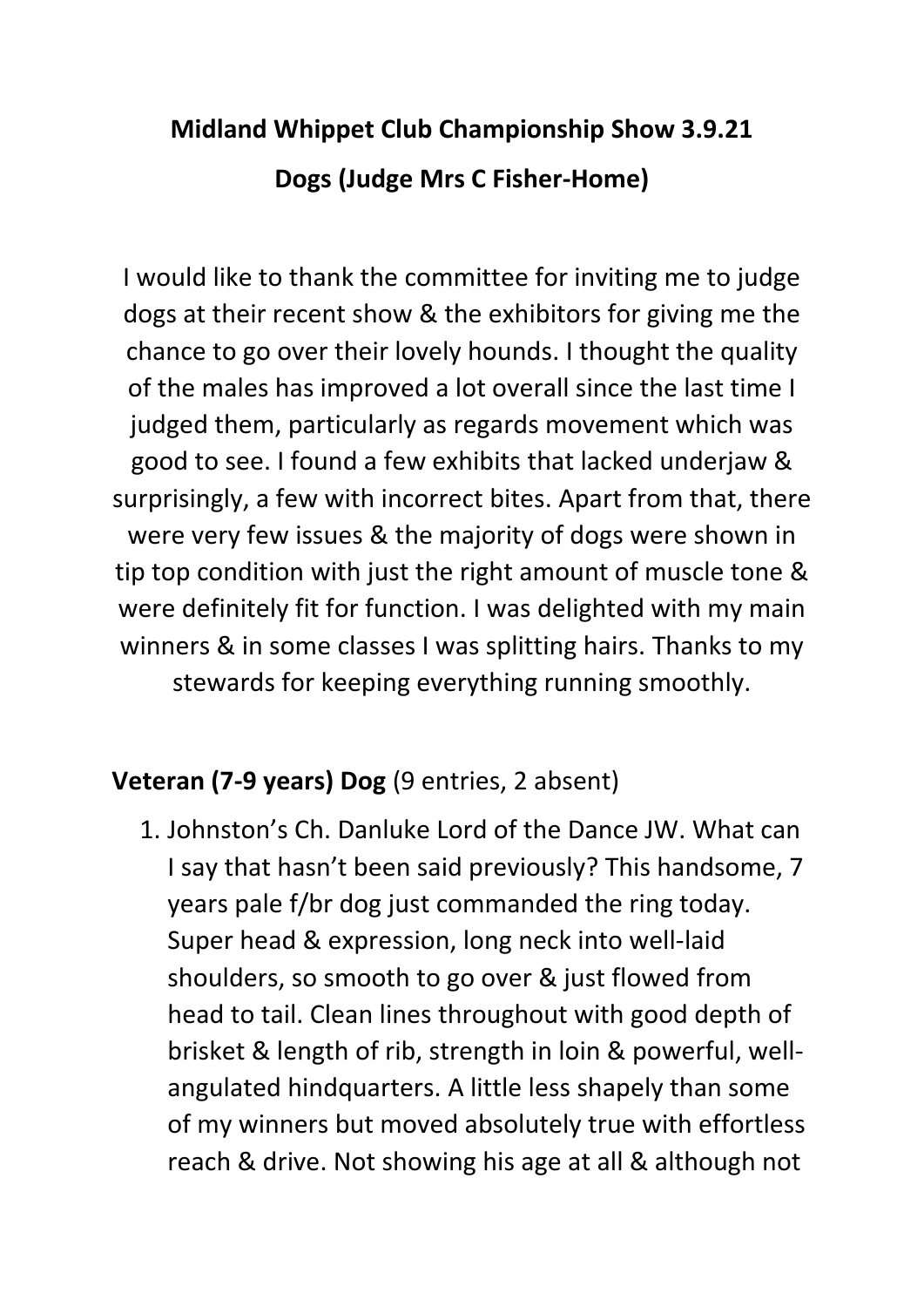my normal 'type', I just couldn't fault him on conformation, balance & movement & he stood out to me today. He so deserved the CC, his 15<sup>th</sup> I believe. CC, BD, RBIS, BVIS.

- 2. Wood's Ardencote Star Gazer. Very shapely 7yr handsome fawn in good, hard condition, well-balanced with deep brisket, good spring of rib & strong loin, lovely head & expression, moved true with drive. Smart boy just preferred the neck & shoulder of 1.
- 3. Neale's Stormalong Romantic Romeo.

## **Special Veteran (10 years +) Dog** (3,1 abs)

- 1. McConkey's Barmoll Billy Elliot. Handsome 10yr fawn in super condition for his age. Lovely straight front with good lay of shoulder & deep brisket. Very well-muscled throughout with strong loin & hindquarters. Super mover with good extension & drive which won him this class.
- 2. Candler's Ch. Maidenbower Make Believe. Classic, slightly finer pale fawn, another veteran in great condition. Lovely overall shape & breed type. Beautifully balanced throughout, was toeing in slightly today but moved true with good extension.

## **Minor puppy Dog** (6)

1. Wilton-Clark's Shalfleet Chasing the Wind. Loved this 6mth br/w baby. Attractive head, long neck into good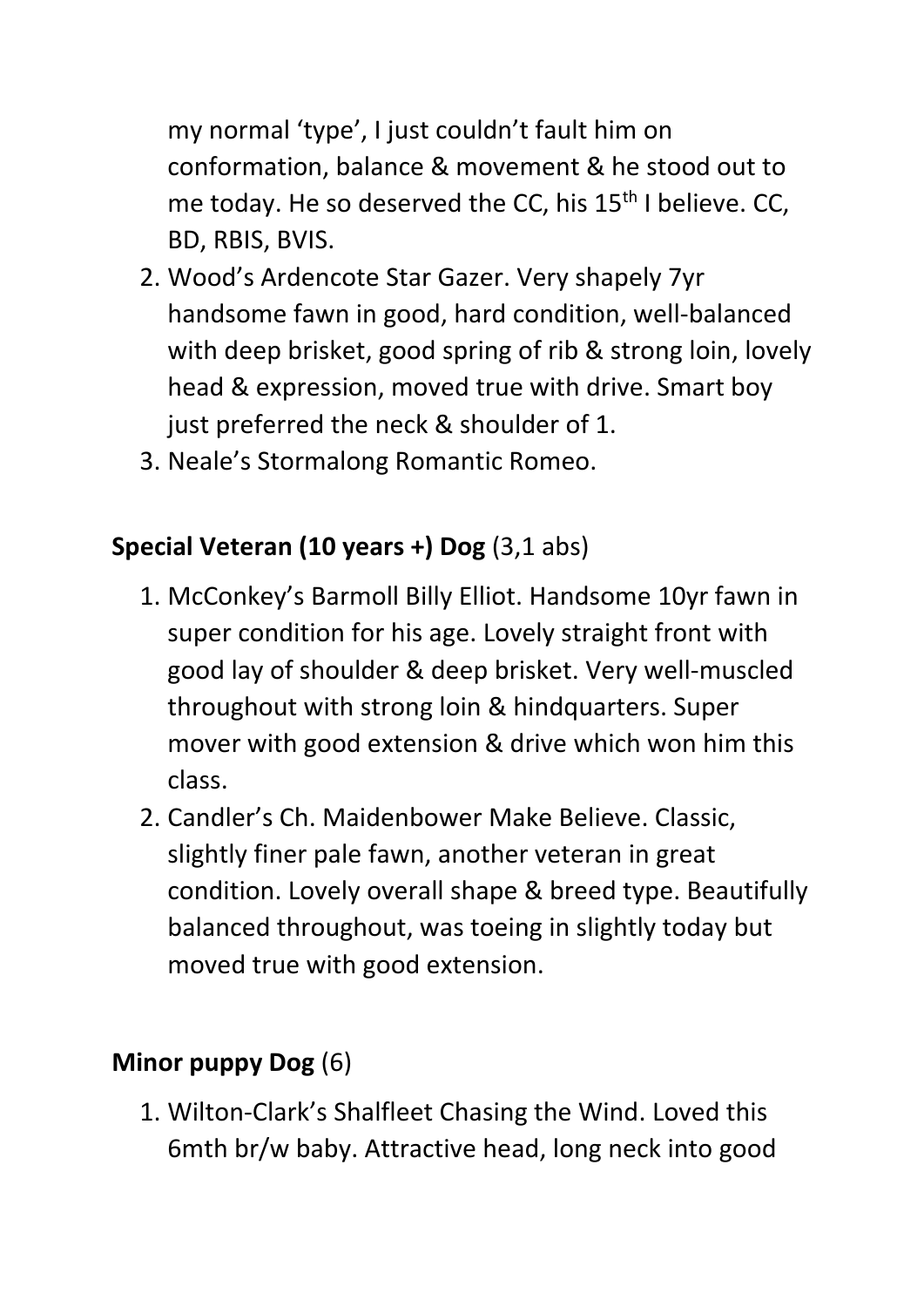lay of shoulders, very shapely & balanced throughout with good bone & feet. Loved his clean lines & elegance without any exaggeration whatsoever. Lovely topline & strong, well-angulated quarters. Moved absolutely true. Just hope he grows on.

- 2. Whitehead, Smith & Mixides' Citycroft Drumshanbo. Elegant 8mth brindle, of larger type but beautifully constructed throughout. Super front & shoulder placement, good length & spring of rib & strength in loin. Moved with good extension & drive. Really liked him just moved slightly wide in front today.
- 3. Robinson's Indian Chief at Tarward.

# **Puppy Dog** (5)

- 1. Howgate & Hull's Palmik King Arthur. Very balanced, elegant pale br/w boy. Attractive head, neat ears, good length of neck with straight front & clean shoulders, good length of body with shapely topline & underline, strong loin & well-muscled hindquarters. Sound as a pound on the move with great extension. Really liked him, just lost his sparkle in the challenge. Must have a bright future.
- 2. Manners, McDonald & Reed's Dejare Official Secret. Very elegant black boy in super condition. Lovely head, long neck into well-laid shoulders, good length of rib, strong, nicely arched topline with strong quarters. Slightly upright in pasterns but liked his breed type, balance & shape. Moved true with good reach.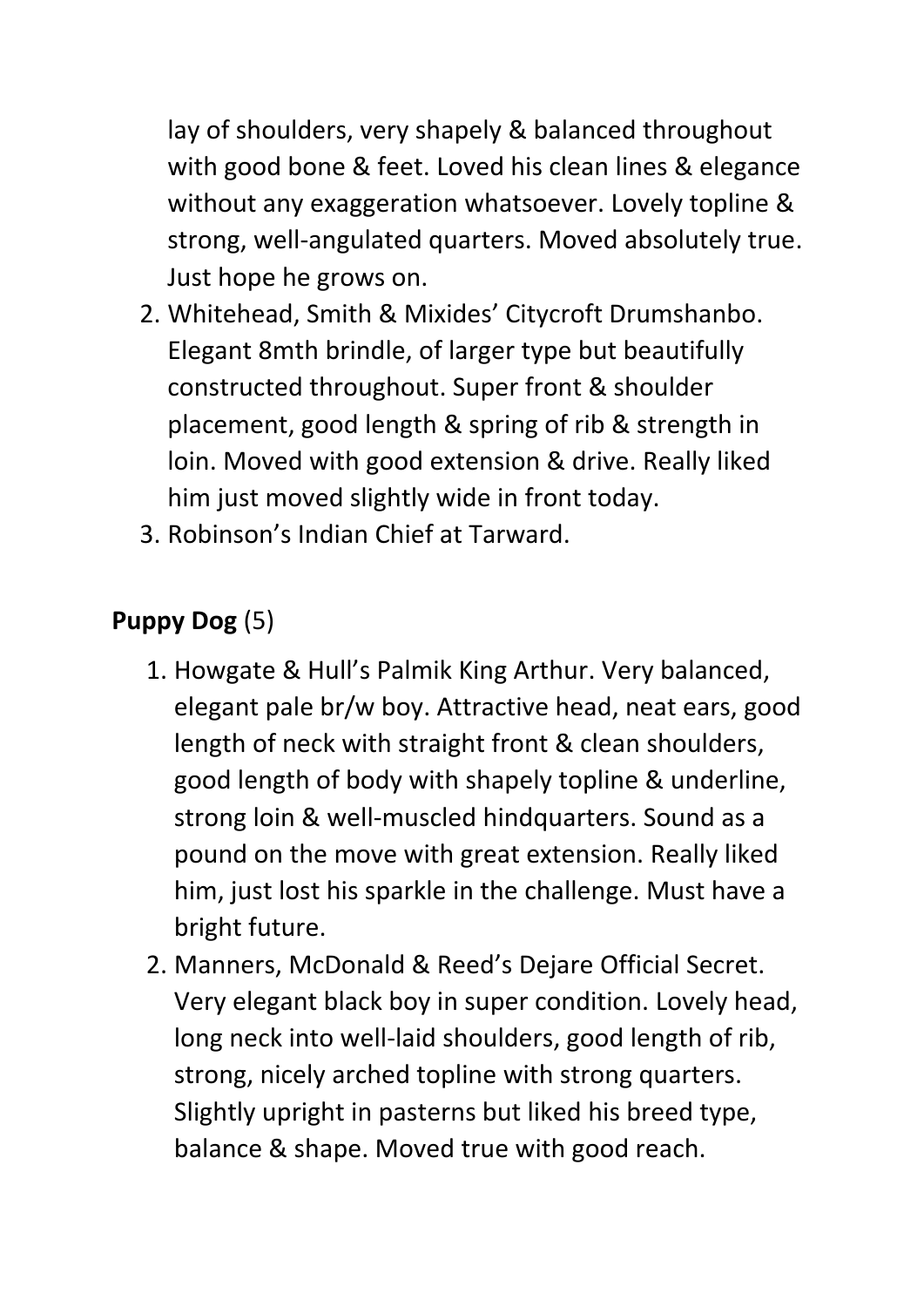3. Bonser Hadfield & Hadfield's Bronchinbelle A Wee Dram.

#### **Junior Dog** (8,1 abs)

- 1. Dargue & Halliday's Brochinbelle A Wee Dancer with Jalwhipp. Beautifully balanced pale f/br/w 11month boy who really caught my eye in the ring today. Super head & expression, dark eye, good length of neck with straight front, good bone & feet. Despite his brindle markings being deceiving over his shoulder, he has a super lay of shoulder with deep chest, good spring & length of rib, strength in loin & well-angulated, strong hinds which he used to his advantage on the move. This dog just flows from head to toe, moved so soundly & just floated round the ring. I loved his elegance, clean lines & super smooth movement. He just had that sparkle that I was looking for & really stood out in the challenge. Delighted to award him the RCC, BPD & RBPIS.
- 2. Shepherd's Kidaruka It's Showtime at Oxana. Classy red f/w boy who was so balanced throughout. Beautiful head & expression, straight front with deep brisket, good length of body & strong loin. Correct angulation all through. Super topline which he kept on the move & powerful, well-let down quarters. Moved true when settled with good drive behind. Really liked him, just preferred the smoother shoulder-line of 1.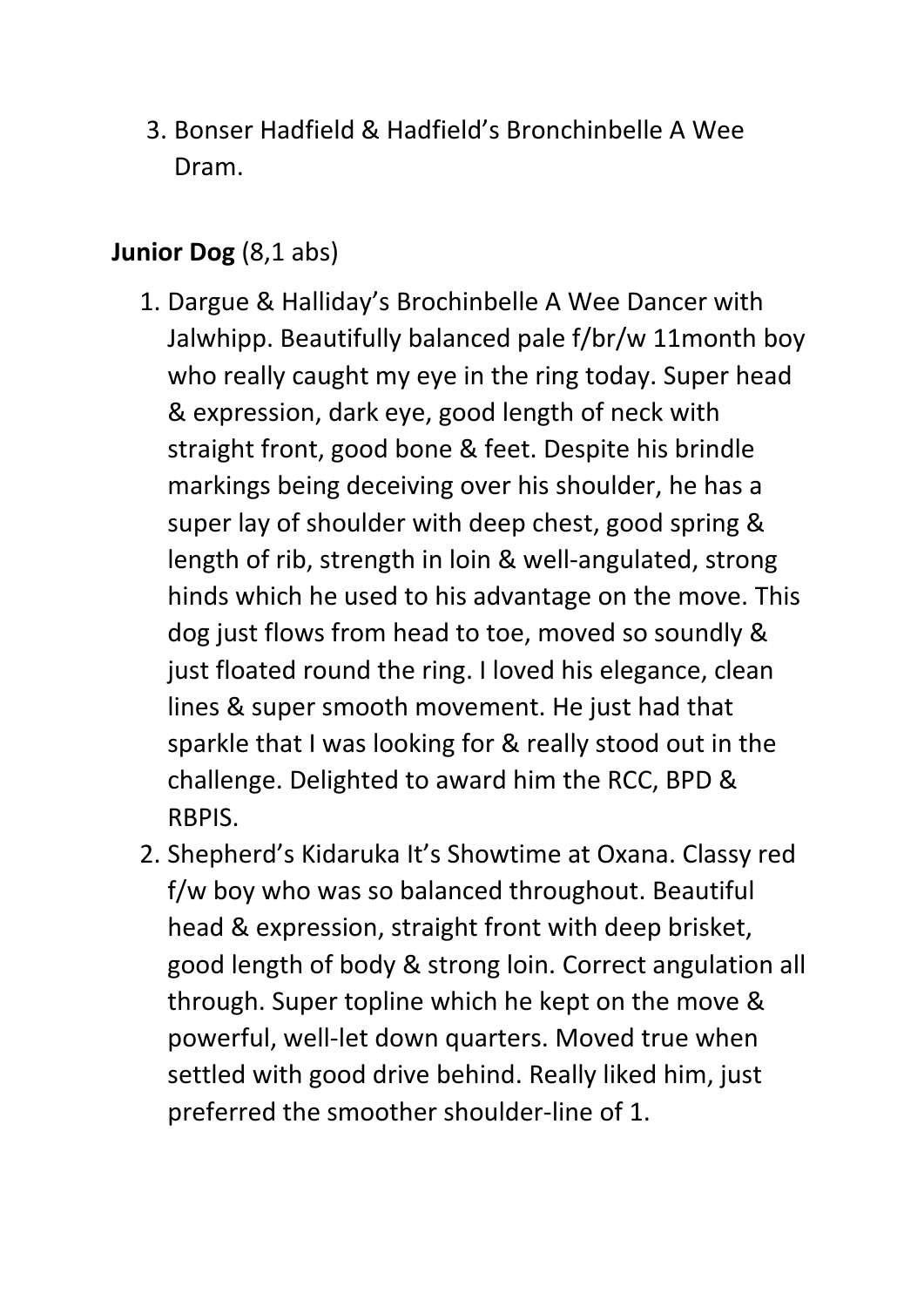3. Morris, Waddell, Mycroft & Mitchell's Crosscop Who's the Daddy.

#### **Yearling Dog** (8, 1 abs)

- 1. Shepherd's Kidaruka It's Showtime at Oxana.
- 2. Yeates & Winter's Lolani Café Amore. Attractive dark f/w trim boy who is very balanced throughout. Handsome head, well-laid shoulders & good front assembly with deep brisket, smooth topline & underline with moderate hind quarters which he used to his advantage on the move. Clean, easy profile movement just tends to flick his front foot but a lovely quality boy, nonetheless.
- 3. Dimmock's Selinko Festive Prancer.

## **Maiden Dog** (3)

- 1. Wilton-Clark's Shalfleet Making Waves. Quality 6mth dark br/w trim puppy who although very raw he is so soundly constructed throughout & so well-balanced. Attractive head, long neck with correct lay of shoulder & clean front. Good length of rib with flowing topline & well-angulated quarters. Good bone & feet. Again, not overdone in any way & I loved his true, effortless movement.
- 2. Manners, McDonald & Reed's Dejare Official Secret.
- 3. Arkell's Swistir Bailey's Cream.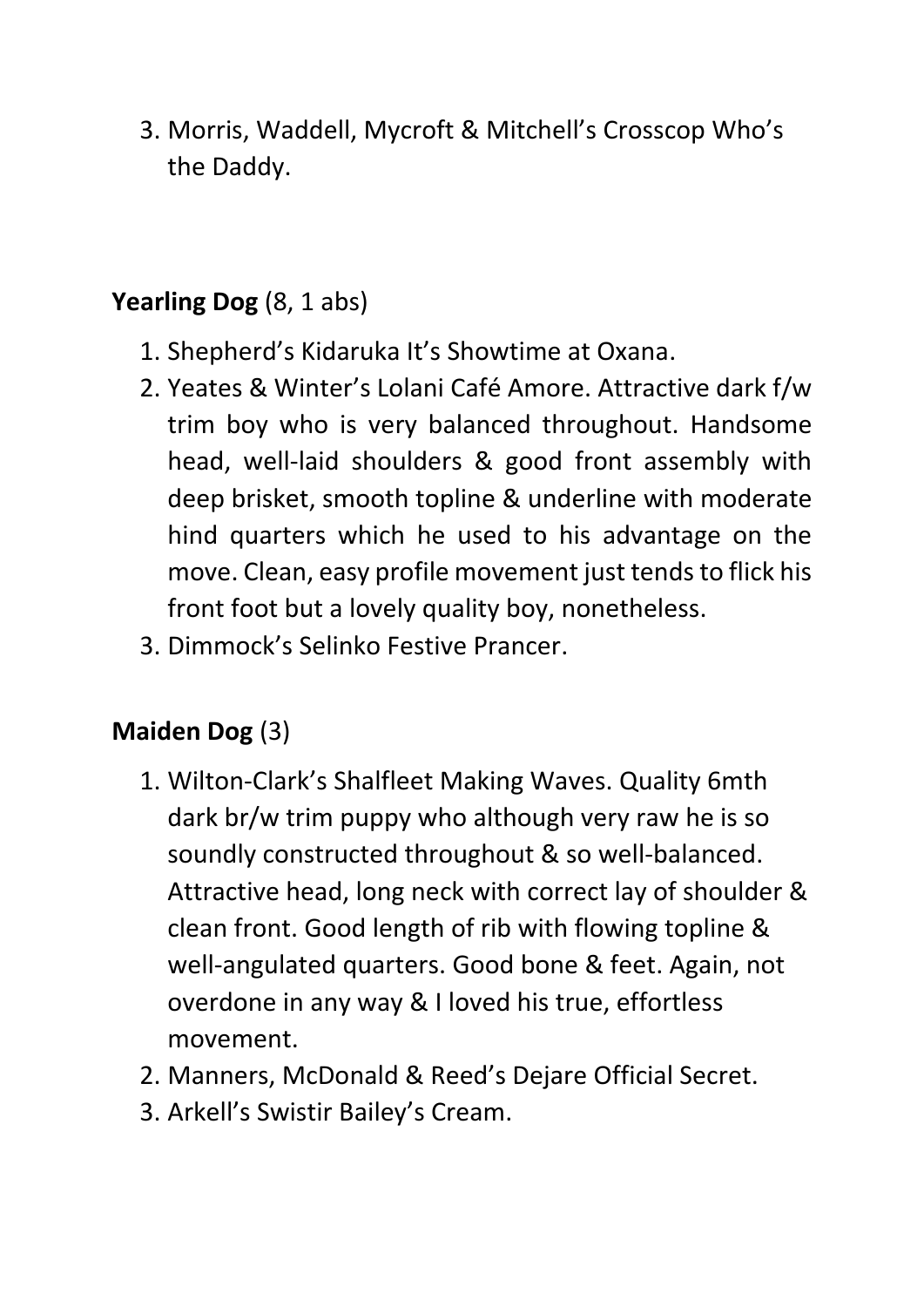# **Special Beginners Dog** (7)

- 1. Trouton's Runnel Run for Fun. Loved this classic fawn boy, lovely breed type & so balanced all through. Very much my type of whippet with clean, unexaggerated lines & just the right amount of muscle tone. Good length of neck into well-laid shoulders, deep chest, good spring & length of rib & topline with strength in loin & strong, well-angulated quarters. Moved absolutely true up & back with clean profile movement.
- 2. Perkins' Southgrove Keep it Moving at Zeglynn. Another quality fawn boy who was well-balanced with lovely head & expression, good lay of shoulder, straight front, good depth of brisket, smooth topline & underline & strong hinds. In beautiful condition just not quite the length of 1 but moved out so soundly. Really liked him.
- 3. Royal & Fricke's Chiendetom Andante.

## **Graduate Dog** (6,1 abs)

- 1. Varnam & Parker's Supeta Mojito for Aylros. Very classy r/f, so smooth in outline. Attractive head, clean shoulders with deep chest & good length & spring of rib. Just flows from head to tail. Well-muscled quarters which he used well on the move. Lovely profile movement just moving a tad wide in front today. I loved his elegance, balance & breed type.
- 2. Wood's Ardencote Dating Destiny. Quality pale fawn heavier type than 1. Lovely head & expression, dark eye, good straight front with deep chest & good length of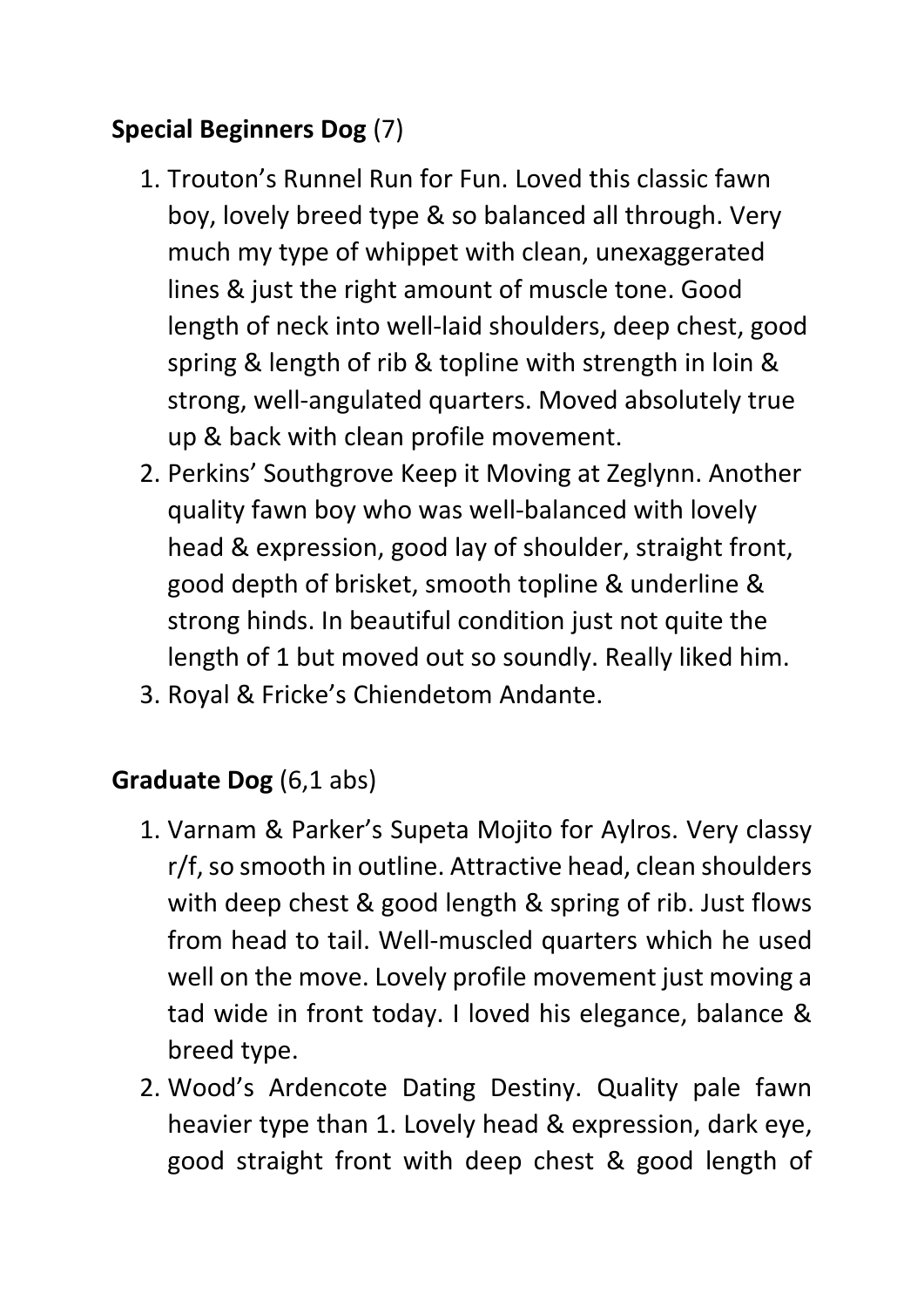body creating a balanced picture. Well-muscled & in good hard condition. Moved very soundly just preferred the smooth shoulder line of 1.

3. Woodcroft & Yacoby-Wright's Cobyco City Limits.

### **Post Graduate Dog** (5)

- 1. Price's Railfield Rainomen for Silkdance JW. Loved this r/f boy who really stood out in this class. Couldn't fault him on conformation, super shoulder placement, Good depth of brisket, ribs well-sprung with strength in topline & loin with moderate, strong hindquarters. A picture of quality & elegance, I loved his smooth lines & absolutely sound as a pound on the move with great extension & drive. Considered him for top honours but he would not settle in the challenge due to a different handler. His time will come.
- 2. Perkin's Dejare Dutch Masterpiece at Zeglynn ShCM JW. Classic fawn boy with attractive head, good length of neck & body, well-muscled throughout, up to size but still retaining elegance, strong well-angulated hinds. Sound mover with good reach in front.
- 3. Royale & Fricke's Chiendetom Andante.

#### **Mid Limit Dog** (5,2 abs)

1. Ellis' Oakbark Marksman for Railfield. Balanced f/w trim boy of correct size, nice breed type, handsome head, long neck, good front assembly with deep chest & wellsprung ribs, shapely topline, strong loin & well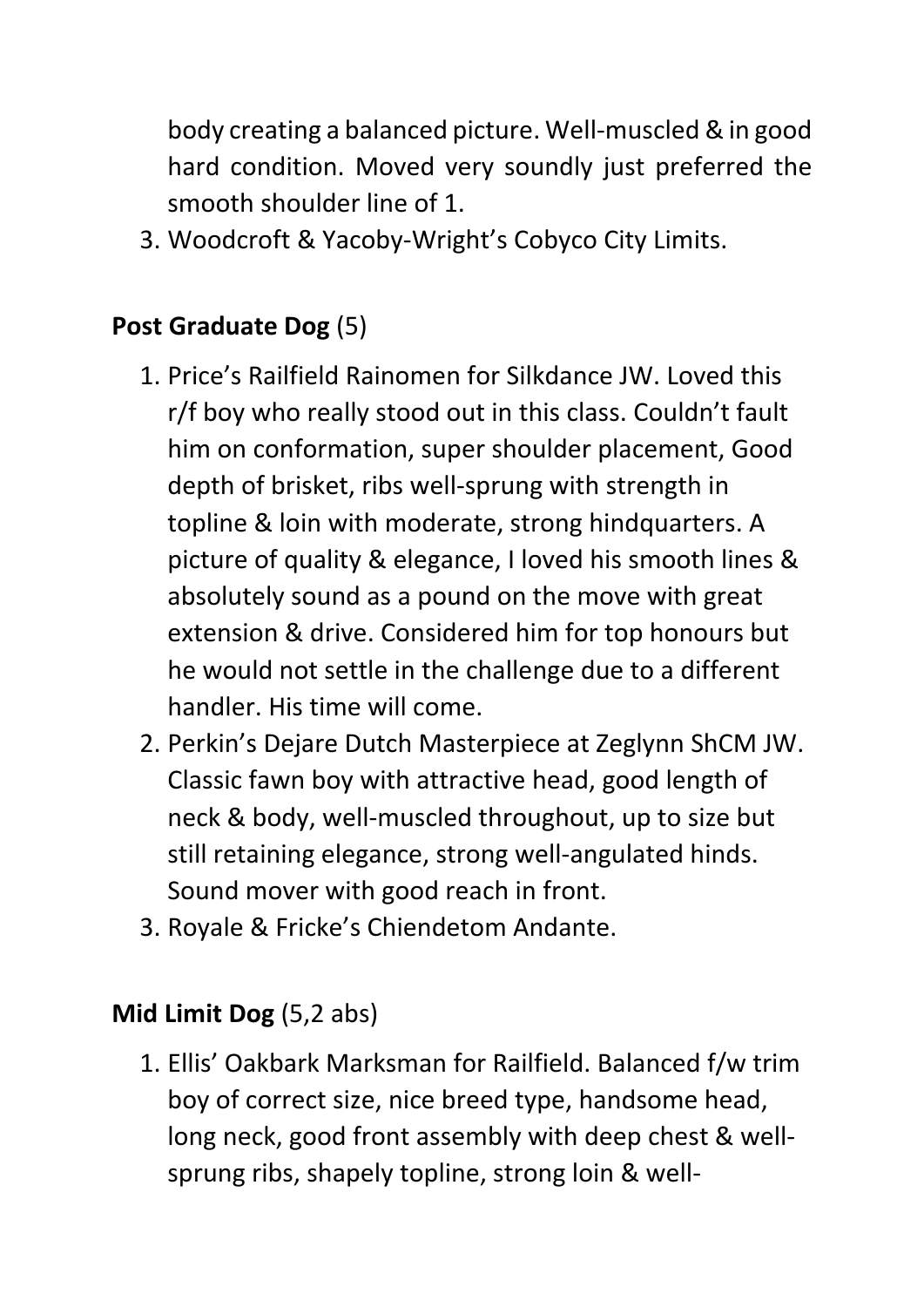angulated quarters. Moved true up & down with good profile movement.

- 2. Winstone's Lolani Moonshine over Monelli JW. Another quality r/w I really liked; I was splitting hairs between these 2. Beautiful head & expression, long neck into clean shoulders, good return of upper arm, deep brisket & good length of body, in tip top condition. Moved so soundly just lacked a bit of enthusiasm on the move but a really smart dog, nonetheless.
- 3. Waymans' Creme Anglaise's One More Knight at Scarletfair (Imp NLD)

## **Limit Dog** (16, 2abs)

- 1. Price's Wheelspin Silver Shadow Among Silkdance JW. Classic r/f boy who just oozes quality. Lovely head with good length of neck & straight front. Spot on for size & in great hard condition, just the right amount of bone & muscle tone. Loved his clean shoulders, depth of chest & length & spring of rib. Excellent topline which he kept on the move, strength in loin & strong hindquarters. Clean mover with lovely reach, just lost his enthusiasm in the challenge.
- 2. Gibbins' Osterfen Janus. Gorgeous f/w parti full of quality. Attractive head & expression, well-made throughout with good angulation & length of body. Smooth topline & underline with well-angulated, strong quarters. Just tended to lean back into himself on the stack. Moved so soundly both up & down & in profile.